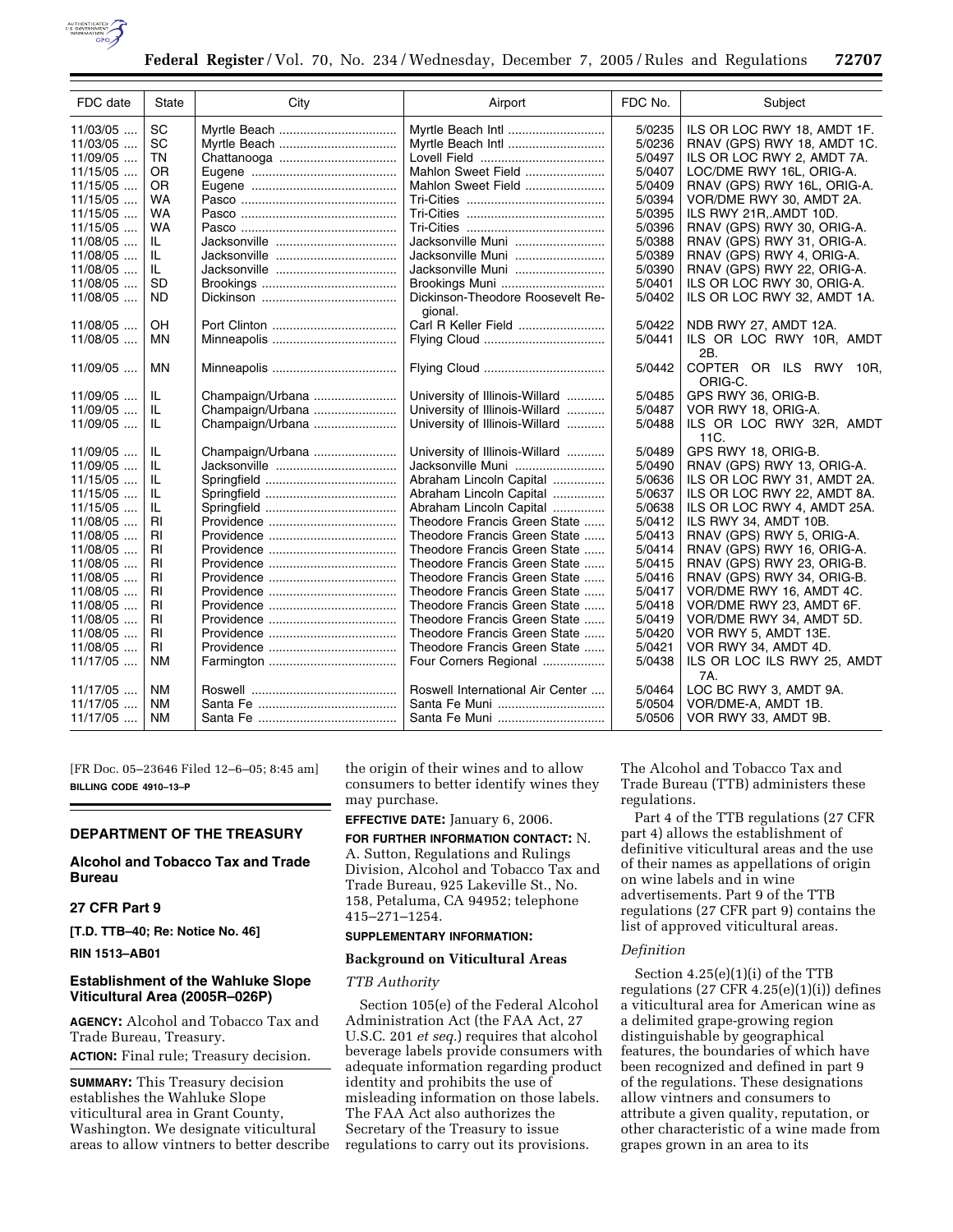geographical origin. The establishment of viticultural areas allows vintners to describe more accurately the origin of their wines to consumers and helps consumers to identify wines they may purchase. Establishment of a viticultural area is neither an approval nor an endorsement by TTB of the wine produced in that area.

## *Requirements*

Section 4.25(e)(2) of the TTB regulations outlines the procedure for proposing an American viticultural area and provides that any interested party may petition TTB to establish a grapegrowing region as a viticultural area. Section 9.3(b) of the TTB regulations requires the petition to include—

• Evidence that the proposed viticultural area is locally and/or nationally known by the name specified in the petition;

• Historical or current evidence that supports setting the boundary of the proposed viticultural area as the petition specifies;

• Evidence relating to the geographical features, such as climate, soils, elevation, and physical features, that distinguish the proposed viticultural area from surrounding areas;

• A description of the specific boundary of the proposed viticultural area, based on features found on United States Geological Survey (USGS) maps; and

• A copy of the appropriate USGS map(s) with the proposed viticultural area's boundary prominently marked.

## **Wahluke Slope Petition and Rulemaking**

## *General Background*

The Wahluke Slope Wine Grape Growers Association, represented by Alan J. Busacca, Ph.D., proposed the establishment of the 81,000-acre Wahluke Slope viticultural area. Located in southern Grant County in eastern Washington State, the Wahluke Slope area is approximately 145 miles southeast of Seattle and immediately north of the Hanford Reservation of the United States Department of Energy (USDOE). The proposed Wahluke Slope area is also entirely within the existing Columbia Valley viticultural area (27 CFR 9.74).

The major distinguishing features of the proposed Wahluke Slope viticultural area include its single landform and geographic isolation, distinctive soil patterns, and unique climatic characteristics. We summarize below the evidence submitted in support of the petition.

## *Name Evidence*

The eight USGS quadrangle maps used to describe the boundary of the proposed viticultural area label the region within the proposed area and the nearby Hanford Reservation as ''Wahluke Slope.'' Several commercial maps also label this region of southern Grant County as Wahluke Slope.

The 2002 Washington Wine Grape Acreage Survey, compiled by the Washington Agricultural Statistics Service, identifies the Wahluke Slope area within the larger Columbia Valley viticultural area. Also, the April 19, 1999, edition of the ''Hanford Reach,'' a USDOE publication, states that the Secretary of Energy proposed to preserve a portion of the Wahluke Slope area along the Columbia River. A Grant County tourism press release dated March 24, 2004, describes the scenery and recreational opportunities in the Wahluke Slope area.

### *Boundary Evidence*

The Wahluke Slope sits on a mega alluvial plain, also known as an alluvial fan. The proposed boundary line encompasses the entire portion of the mega fan potentially available for vineyard development, including all land held in private ownership and small amounts of government-owned land. Also, the Wahluke Slope area is an isolated island of wine grape production, with no known vineyards within five miles, in any direction, beyond the proposed boundary line.

Generally, lands to the east, south, and west of the proposed Wahluke Slope area's boundary line are Federalowned or State-owned property, as noted on USGS maps of the area. To the north, the Saddle Mountains flank the proposed area's 1,480-foot boundary line.

To the southeast of the proposed Wahluke Slope viticultural area, the land has a high water table, cold air pockets, and frost, which create an environment unsuitable for vineyard production. To the south of the proposed boundary is the Hanford Reservation. The classified activities and history of this USDOE reservation make it unsuitable for agricultural development. To the west of the Wahluke Slope area, and across the Columbia River, are steeply sloping, rugged canyons. The soils there are shallow, stony, and unsuitable for any crop. Also, to the north, beyond the proposed area's 1,480-foot boundary line, the Saddle Mountains have high elevation bedrock slopes, no irrigation access, and non-agricultural soils.

The combination of terrain with unsuitable growing conditions and

government-owned lands surrounding the proposed Wahluke Slope viticultural area, in conjunction with the distinguishing viticultural features of the area, makes the proposed boundary line the most appropriate for the proposed Wahluke Slope viticultural area.

#### *Distinguishing Features*

The Wahluke Slope region is situated on the Columbia Plateau in eastern Washington, which is bordered by the Rocky Mountains on the north and east, the Blue Mountains to the south, and the Cascade Mountains to the west. The proposed Wahluke Slope viticultural area sits on the south-facing alluvial benchlands of the Saddle Mountains.

### Topography

The proposed Wahluke Slope viticultural area's elevation varies from 425 feet along the Columbia River to 1,480 feet on the south slope of the Saddle Mountains. Most of the proposed area's vineyards are between 425 feet and 1,000 feet in elevation.

The proposed Wahluke Slope viticultural area is geographically isolated from other wine production areas in the State of Washington. Wahluke Slope is bounded by the bedrock ridge of the Saddle Mountains, the Columbia River, and governmentowned lands, providing isolation and a separate viticultural identity.

The proposed Wahluke Slope viticultural area sits on a mega alluvial fan, a single landform geographical area, extending 15 miles in length. Other viticultural areas in Washington State have more diverse and complex landforms, with the possible exception of the much smaller Red Mountain viticultural area (27 CFR 9.167).

The south-facing Wahluke Slope landform has relatively flat agricultural sites that allow for viticultural uniformity in plant vigor and ripening. The mega fan eventually drops away several hundred feet on three sides, providing good air drainage that minimizes spring and fall freezes in the area.

#### Soils

Ice-age events played an important role in the formation of soils in the proposed viticultural area. When the Lake Missoula glacial ice dam repeatedly failed, large water floods flowed across eastern Washington depositing gravel bars and fine-grained sandy and silty sediments. Winds reworked the glacial sediments to form dunes of sand and loess (the silty sediment accumulated from the fallout of dust). These sediments range in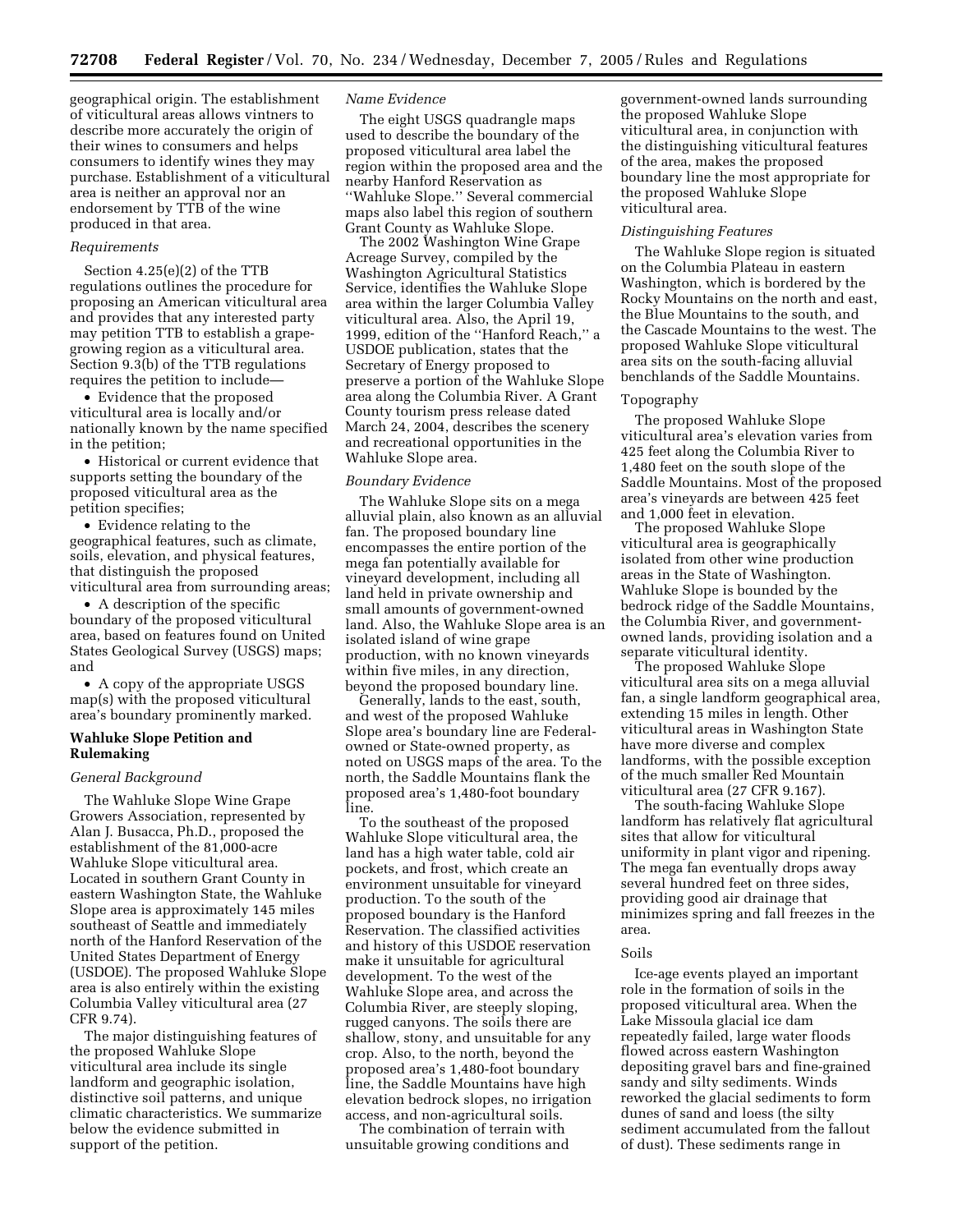thickness from a few inches to many feet deep. Soils of the proposed Wahluke Slope viticultural area have formed predominantly from deep windblown sand, averaging greater than 60 inches in depth. To a lesser extent, some soils have formed from the wind-blown sand or silty loess sediments of the giant glacial floods.

Wahluke Slope soils are distinctive by their uniformity over large areas. The Quincy-Burbank-Hezel soil series, which covers more than half the proposed viticultural area, encompasses a contiguous area of several square miles as documented in the Soil Survey of Grant County, Washington, (Gentry, 1984) on map sheets 163, 164, and 169. This uniformity contrasts with the soil variability of some nearby regions, including the Red Mountain viticultural area and the Canoe Ridge area of the Horse Heaven Hills region. Other soils series within the proposed boundaries documented in the Soil Survey of Grant County include the Sagemoor-Kennewick-Warden, the Taunton-Timmerman-Quincy, and the Scoon-Taunton-Finley series, as well as several others with small acreages.

Wahluke Slope soils are unique with their smooth landform shape, shallow slope angle that averages less than 8 percent, and predominant south-facing orientation at the top of the mega alluvial fan. This smooth landform results in consistent climate variability across the proposed viticultural area.

#### Climate

The State of Washington's Public Agricultural Weather System (PAWS) Web site provides the statistics used in the Wahluke Slope viticultural area petition. Climatic information for the petition generally spans 10 years—1994 through 2003—as available.

Precipitation in the proposed Wahluke Slope viticultural area averages 5.9 inches annually, making it the driest area in that region of eastern Washington, according to PAWS. Also, the proposed area has the lowest harvest rainfall average for the weather stations compared. The viticultural advantages include irrigation control during the growing season and low potential for harmful rainfall at harvest.

Pan evapotranspiration (Etp) in the Wahluke Slope area ranks first among the nine PAWS stations cited. Photosynthesis and transpiration, which are key factors in grape production, are the highest in the Wahluke Slope area as compared to other selected stations in Washington.

Wahluke Slope averages 3,013 degreedays of heat accumulation annually. Each degree that a day's mean

temperature is above 50 degrees Fahrenheit, which is the minimum temperature required for grapevine growth, is counted as one degree-day (*see* ''General Viticulture,'' Albert J. Winkler, University of California Press, 1975). In addition, the Wahluke Slope region ranks third highest in mean maximum temperature, mean annual temperature, and solar radiation, according to PAWS data. These temperatures confirm Wahluke Slope as a grape-growing hot spot within Washington State.

Finally, Wahluke Slope is the third windiest site evaluated, which affects grape plant growth, causing shorter shoot length, smaller leaf size, and fewer and smaller grape clusters.

# *Notice of Proposed Rulemaking and Comments Received*

On May 19, 2005, TTB published a notice of proposed rulemaking regarding the establishment of the Wahluke Slope viticultural area in the **Federal Register**  (70 FR 28861) as Notice No. 46. In that notice, TTB requested comments by July 18, 2005, from all interested persons. TTB received one comment in response. This comment strongly supports the establishment of the Wahluke Slope viticultural area.

# **TTB Finding**

After review of the petition and the comment received, TTB finds that the evidence submitted supports the establishment of the proposed viticultural area. Therefore, under the authority of the Federal Alcohol Administration Act and part 4 of our regulations, we establish the ''Wahluke Slope'' viticultural area in Grant County, Washington, effective 30-days from this document's publication date.

### *Boundary Description*

See the narrative boundary description of the viticultural area in the regulatory text published at the end of this notice.

#### *Maps*

The petitioner provided the required maps, and we list them below in the regulatory text.

### **Impact on Current Wine Labels**

Part 4 of the TTB regulations prohibits any label reference on a wine that indicates or implies an origin other than the wine's true place of origin. With the establishment of this viticultural area and its inclusion in part 9 of the TTB regulations, its name, ''Wahluke Slope,'' is recognized as a name of viticultural significance. In addition, with the establishment of the Wahluke Slope

viticultural area, the name ''Wahluke'' standing alone will be considered a term of viticultural significance because consumers and vintners could reasonably attribute the quality, reputation, or other characteristic of wine made from grapes grown in the Wahluke Slope viticultural area to the name Wahluke itself. Consequently, wine bottlers using ''Wahluke Slope'' or ''Wahluke'' in a brand name, including a trademark, or in another label reference as to the origin of the wine, must ensure that the product is eligible to use the viticultural area's name as an appellation of origin.

For a wine to be eligible to use as an appellation of origin, a viticultural area name or other term specified as being viticulturally significant in part 9 of the TTB regulations, at least 85 percent of the grapes used to make the wine must have been grown within the area represented by that name or other term, and the wine must meet the other conditions listed in 27 CFR 4.25(e)(3). If the wine is not eligible to use the viticultural area name or other viticulturally significant term as an appellation of origin and that name or other term appears in the brand name, then the label is not in compliance and the bottler must change the brand name and obtain approval of a new label. Similarly, if the viticultural area name or other viticulturally significant term appears in another reference on the label in a misleading manner, the bottler would have to obtain approval of a new label.

Different rules apply if a wine has a brand name containing a viticultural area name that was used as a brand name on a label approved before July 7, 1986. *See* 27 CFR 4.39(i)(2) for details.

### **Regulatory Flexibility Act**

We certify that this regulation will not have a significant economic impact on a substantial number of small entities. This regulation imposes no new reporting, recordkeeping, or other administrative requirement. Any benefit derived from the use of a viticultural area name is the result of a proprietor's efforts and consumer acceptance of wines from that area. Therefore, no regulatory flexibility analysis is required.

#### **Executive Order 12866**

This rule is not a significant regulatory action as defined by Executive Order 12866 (58 FR 51735). Therefore, it requires no regulatory assessment.